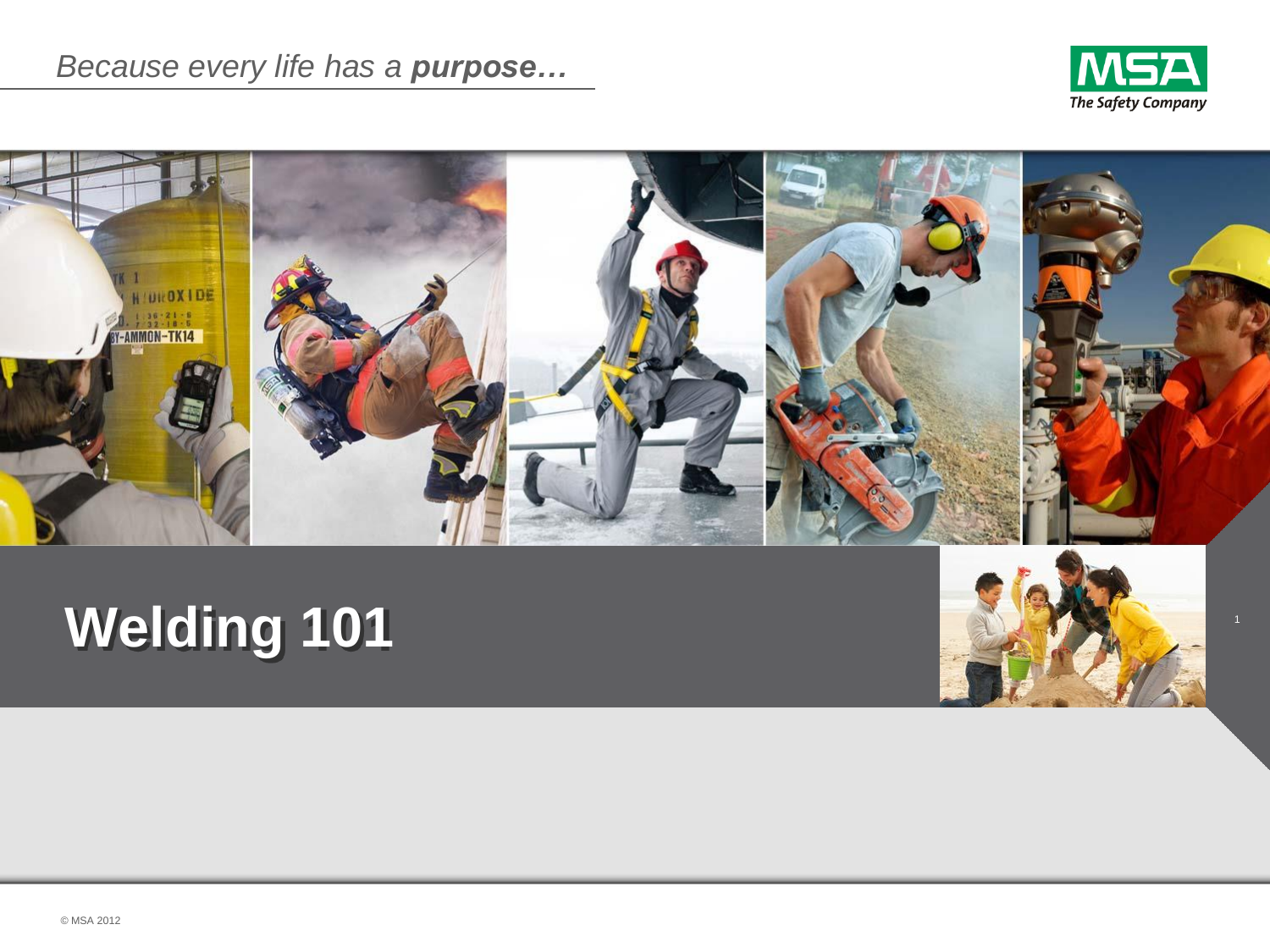



 Electric welding is the joining of metal using an electrical arc and a filler metal stick electrode or wire. Welding is done by creating an arc between the base metal (the metal being welded) and the filler metal. The arc melts the base metal and filler metal, combining them into one material to join the base metals. The filler metal is consumed in the process.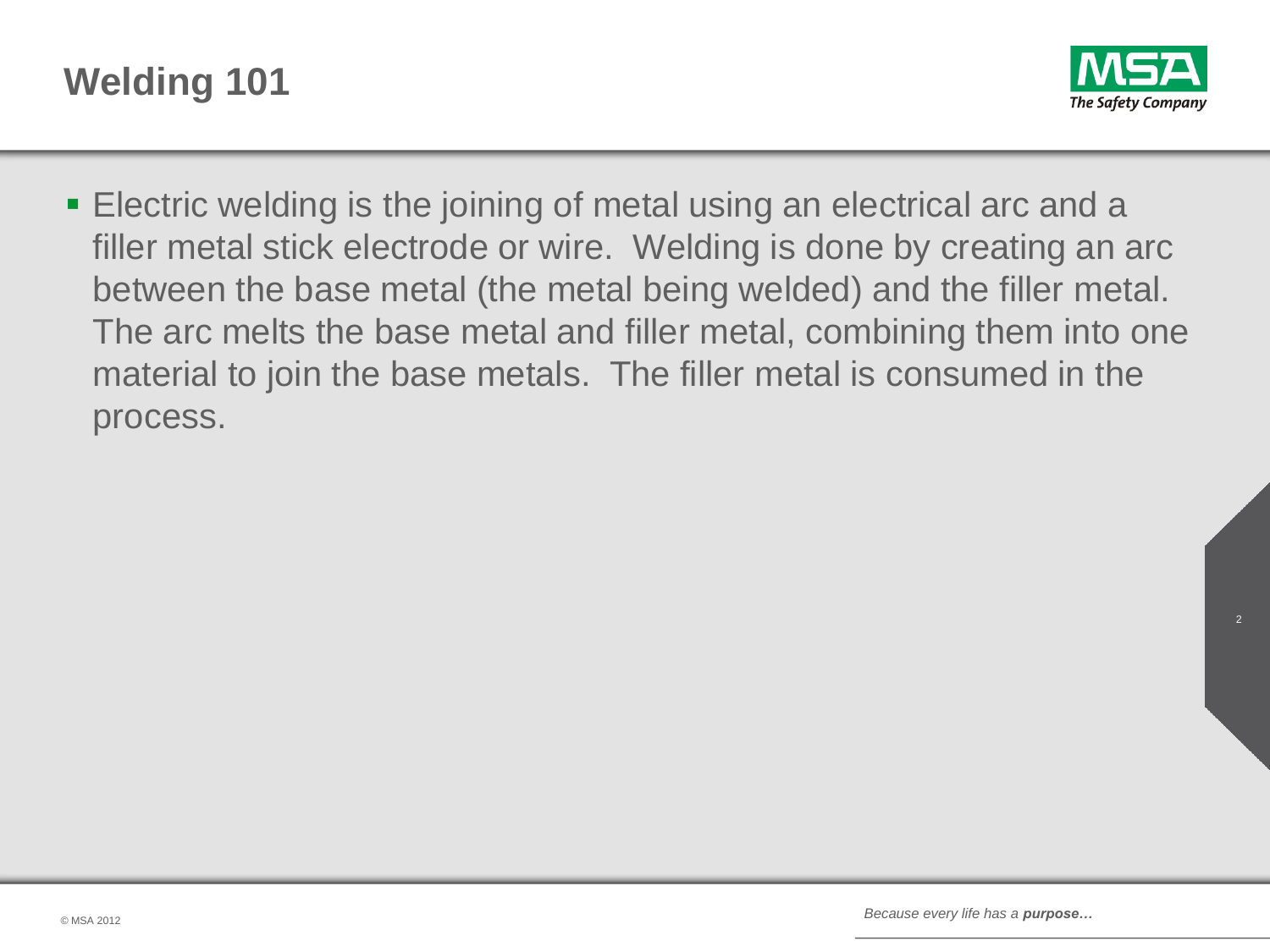

- **MIG Welding**: Metal Inert Gas Welding (also knowing as GMAW or Gas Metal Arc Welding). MIG welding joings metals by heating them with an arc between a contiuously fed wire and the workpiece.
- **TIG Welding:** Tungsten Inert Gas welding (also known as GTAW or Gas Tungsten Arc welding). TIG welding joins metals by heating them with an arc formed between the tungsten electrode and the base metal.
- **Stick Welding:** (SMAW or Shielded Metal Arc Welding) manual arc welding process that uses a consumable electrode covered with a flux to lay the weld.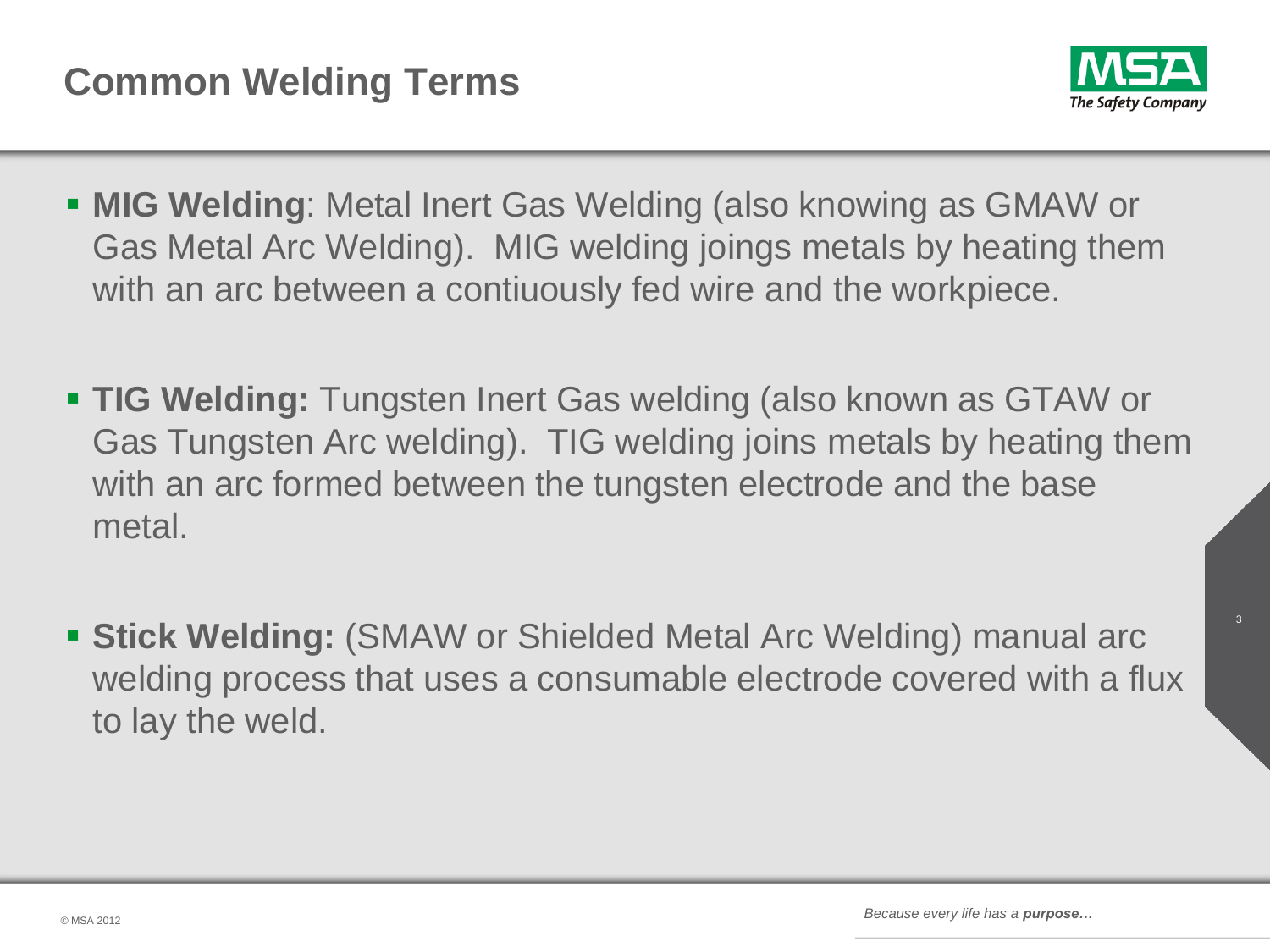

- **Tack Welding:** Short intermittent welds made to hold components in place before full welding is in begun
- **Welding Puddle:** The arc spot or "puddle" weld is started by striking an arc on the deck surface, causing a hole to form in the deck. The weld operation then continues by depositing electrode material on the beam or joist and allowing the molten "puddle" to engage the penetrated deck.
- **Amperages:** a unit of electric current equal to a flow of one coulomb per second
- **Filler metal:** filler metal is metal from a stick or fluxored wire that gives off a gas when it burns. This gas serves to shield the welding arc.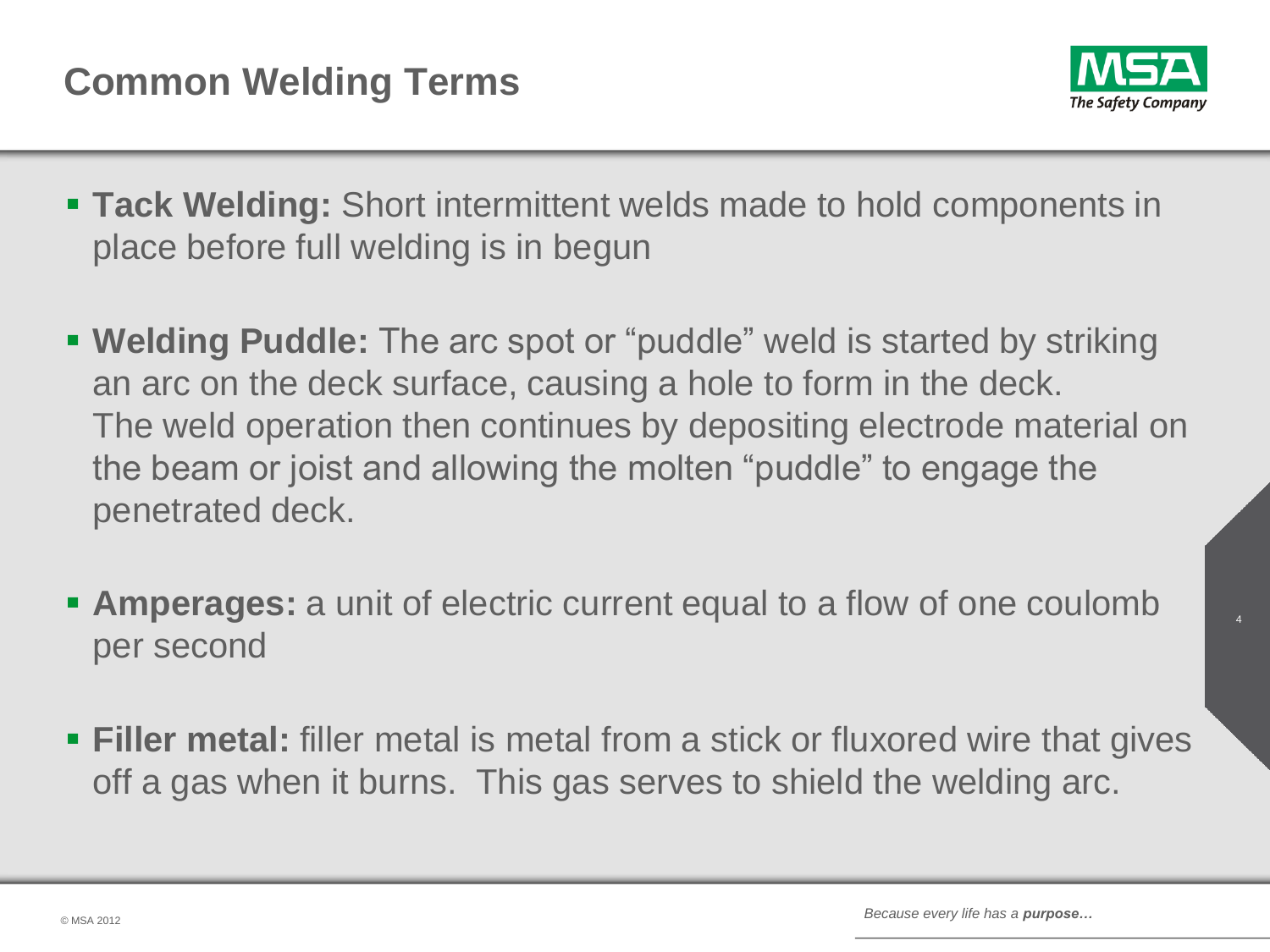

- Welding shields are covered under ANSI Z87.1-2015 as face protection.
	- Meets specifications
	- Impact testing
	- UV and IR protection 100% of time (on auto darkening)
	- Temperature requirements

*Beware of older approvals!*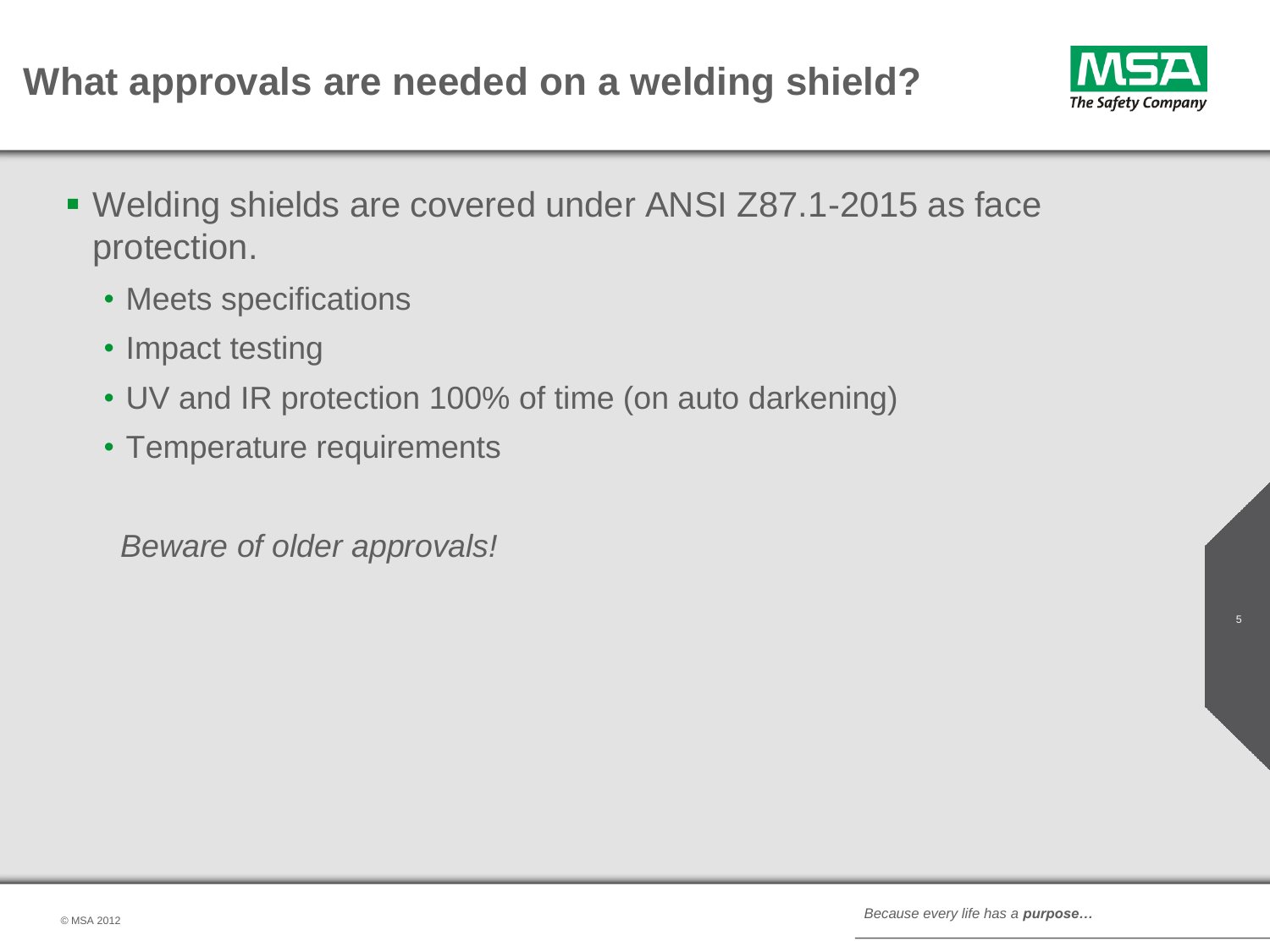

- 1. Lens Selection
- 2. Shade Lens
- 3. Switching Speed
- 4. Charging mechanism
- 5. Adjustable Sensitivity & Delay Controls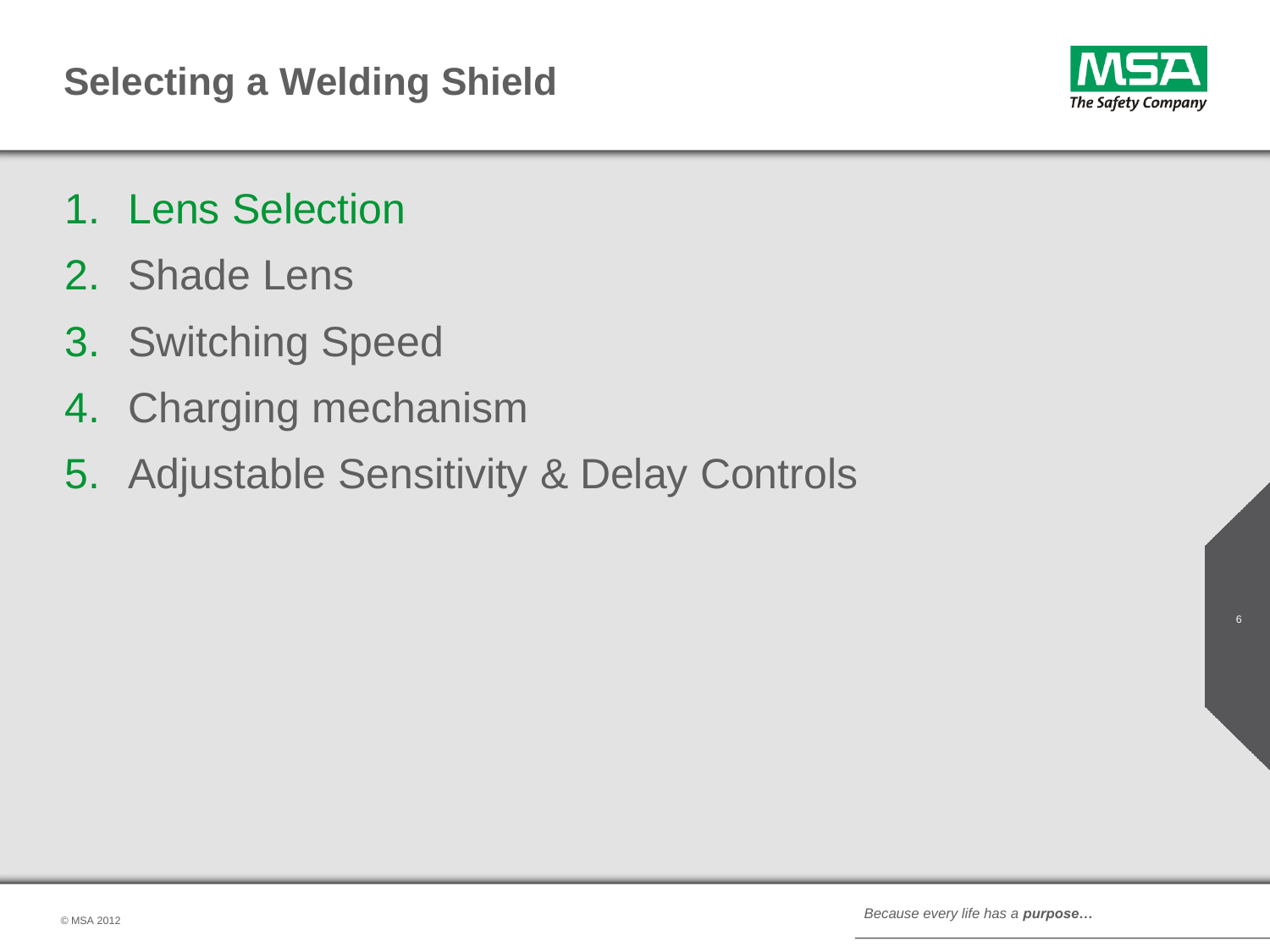

## 1. Lens selection

- **Passive (standard):** dark tinted glass with a #10 shade and ultraviolet (UV) and infrared (IR) coatings. These lenses do not change color and remain dark at all times.
	- ◘ Advantage: basic protection, cost efficient
	- ◘ Disadvantages: Need to flip shield up and down continuously, difficult to maintain weld position after lowering shield
- **Auto-darkening (ADF):** A filter lens with special liquid crystal display (LCD) that typically is powered by a combination of battery and solar power. These lenses change color when activated. Typically darkens shade #8 to #13.
	- ◘ Advantage: Shield remains engaged and eyes are protected, easy to maintain weld position
	- ◘ Disadvantages: Higher price point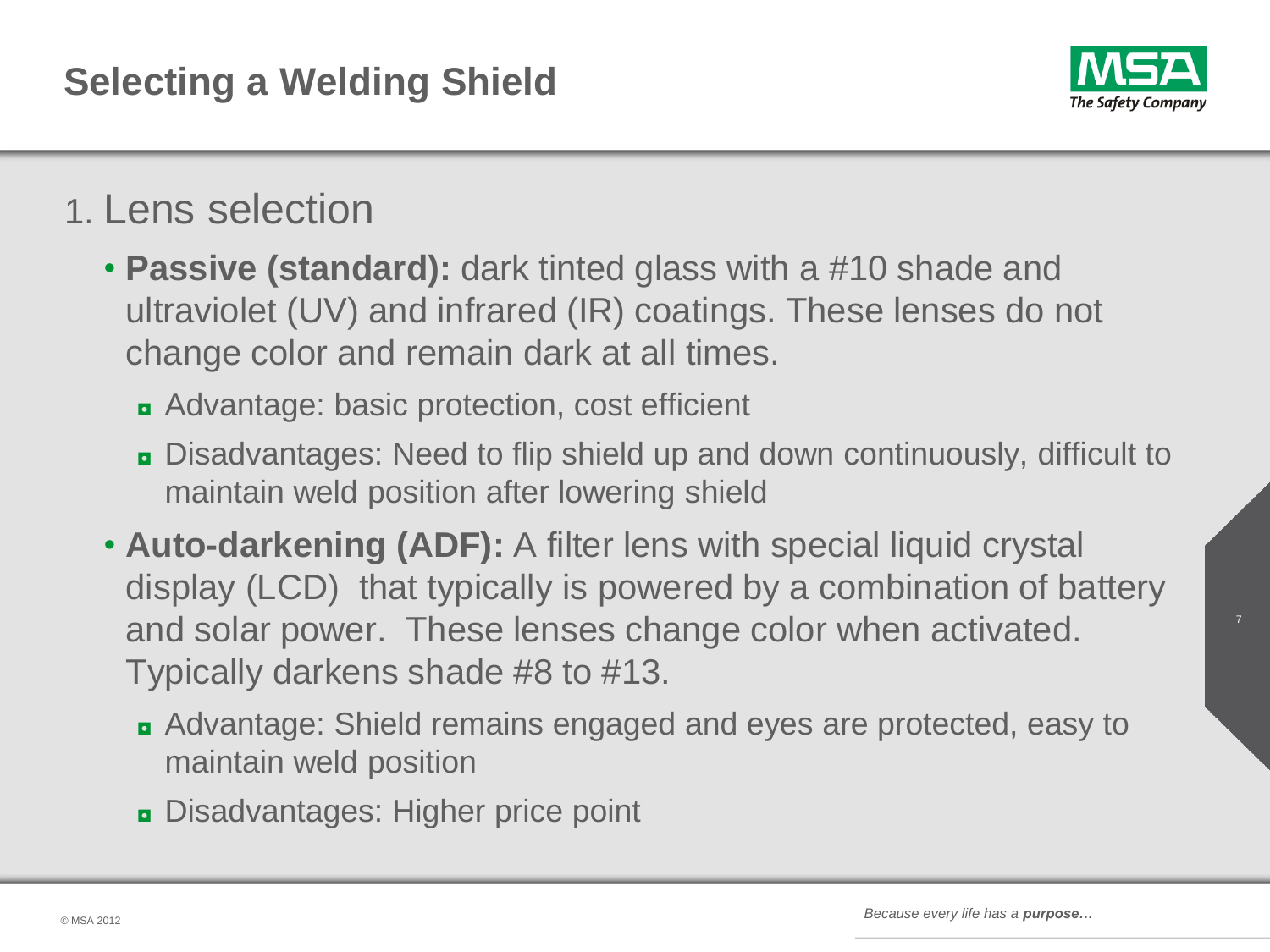

- 1. Lens Selection
- 2. Shade Lens
- 3. Switching Speed
- 4. Charging mechanism
- 5. Adjustable Sensitivity & Delay Controls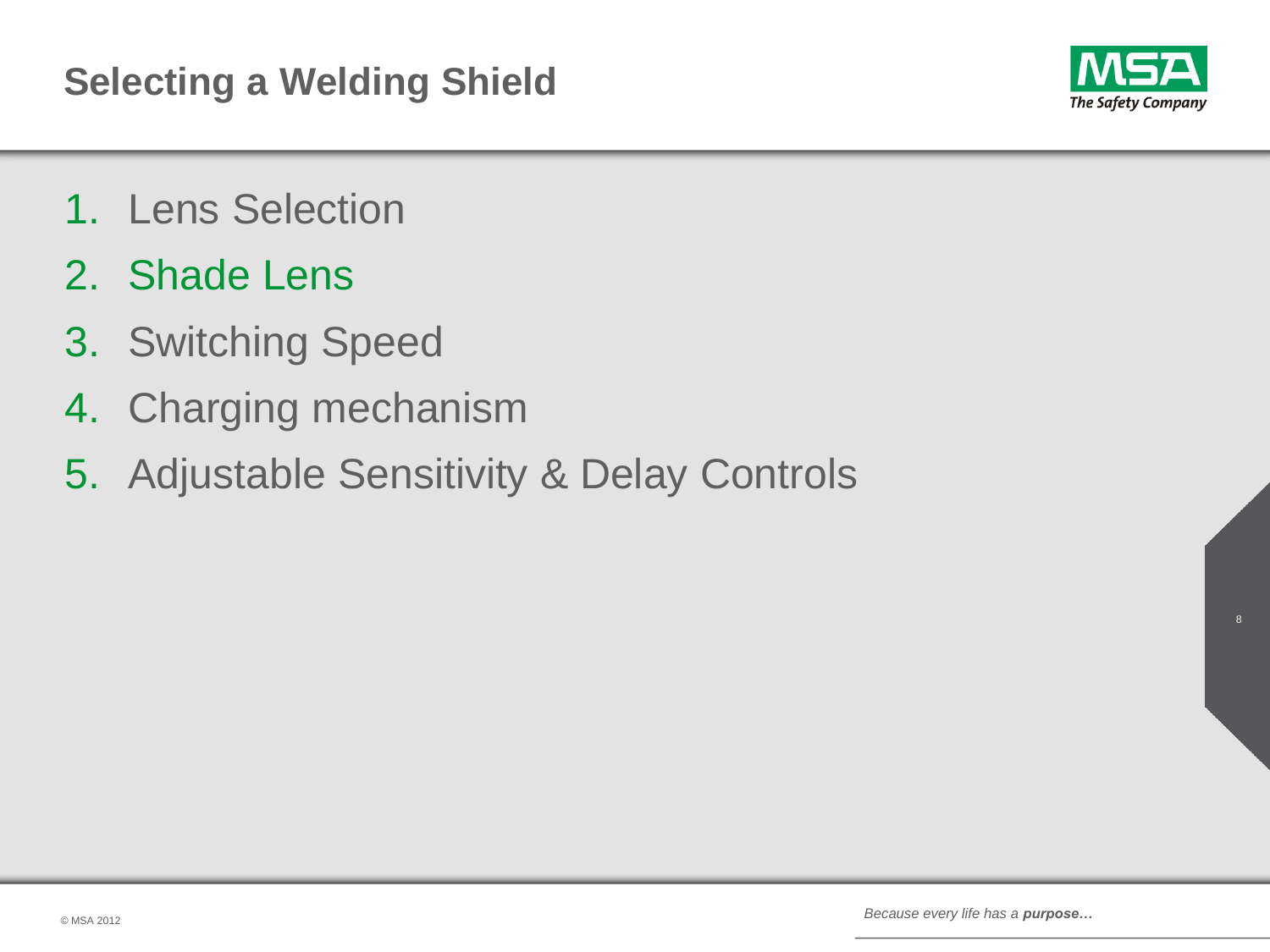

### 2. Fixed or Variable Shade Lens

- **Fixed:** Recommended for welding with one material, consistent thickness, same process (stick, MIG, etc), same amperage.
- **Variable (adjustable):** Recommended for welding with different materials, different thicknesses, different processes and varying amperage
	- ◘ Shade #13 is darkest setting and used for high amperage and/or sensitive eyes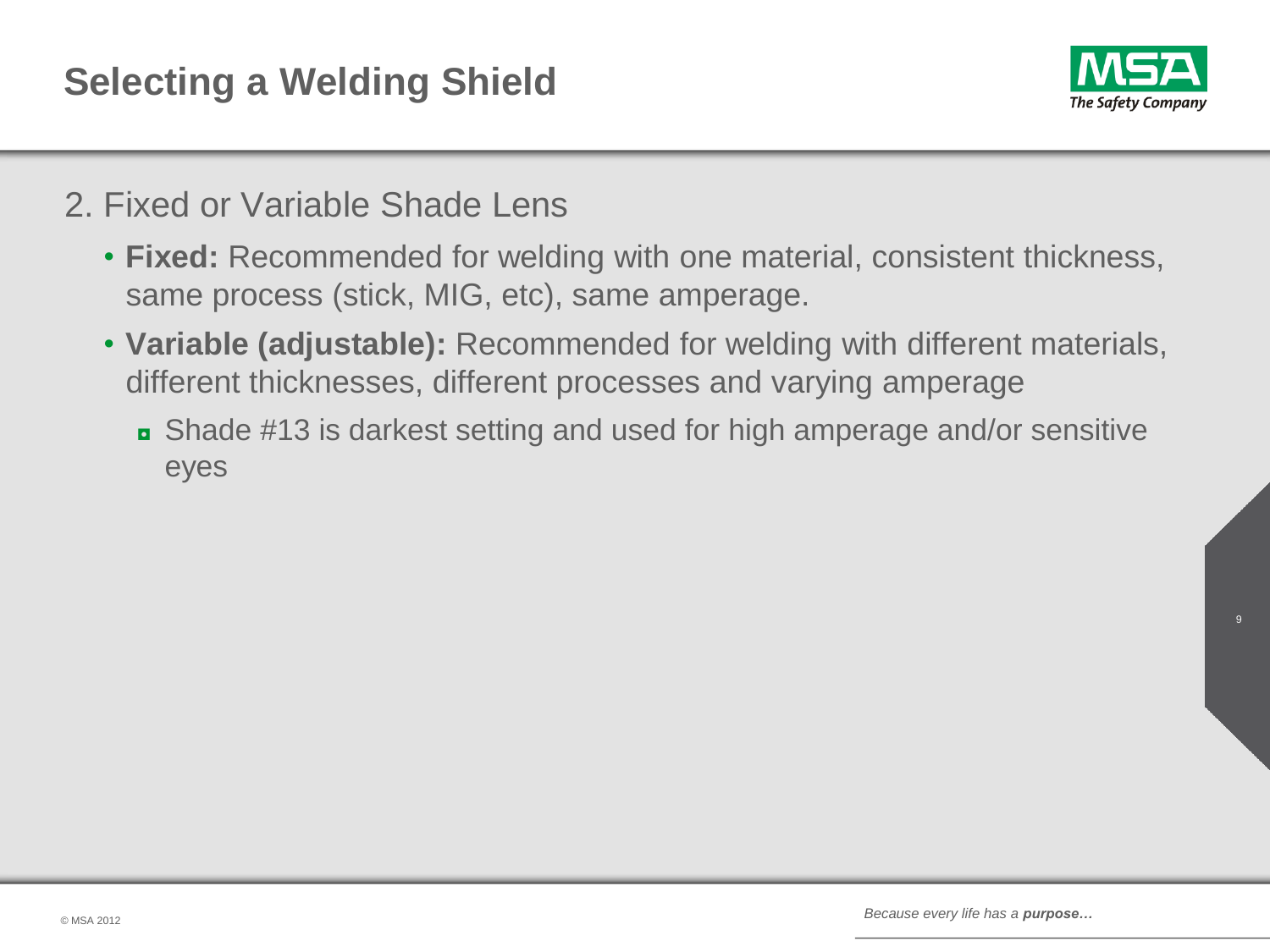

- 1. Lens Selection
- 2. Shade Lens
- 3. Switching Speed
- 4. Charging mechanism
- 5. Adjustable Sensitivity & Delay Controls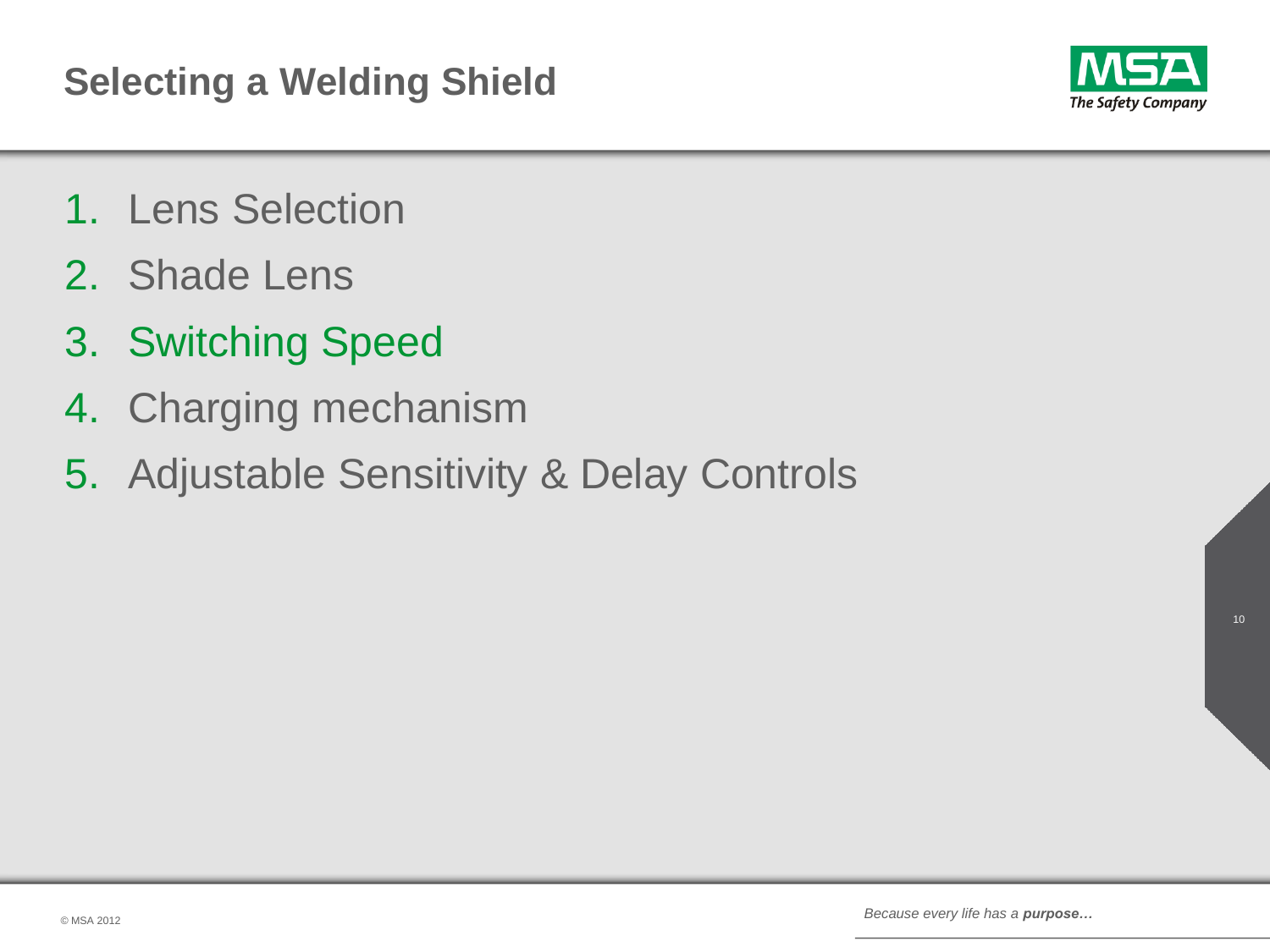

- 3. Switching Speed: Lens Reaction Time
	- This number tells how fast the ADF will switch from its natural state to the selected darkened shade when welding begins
		- Faster is always better. Slower reaction time may result in arc flash
		- General rule: faster switching speed = more expensive shield and lens but increased comfort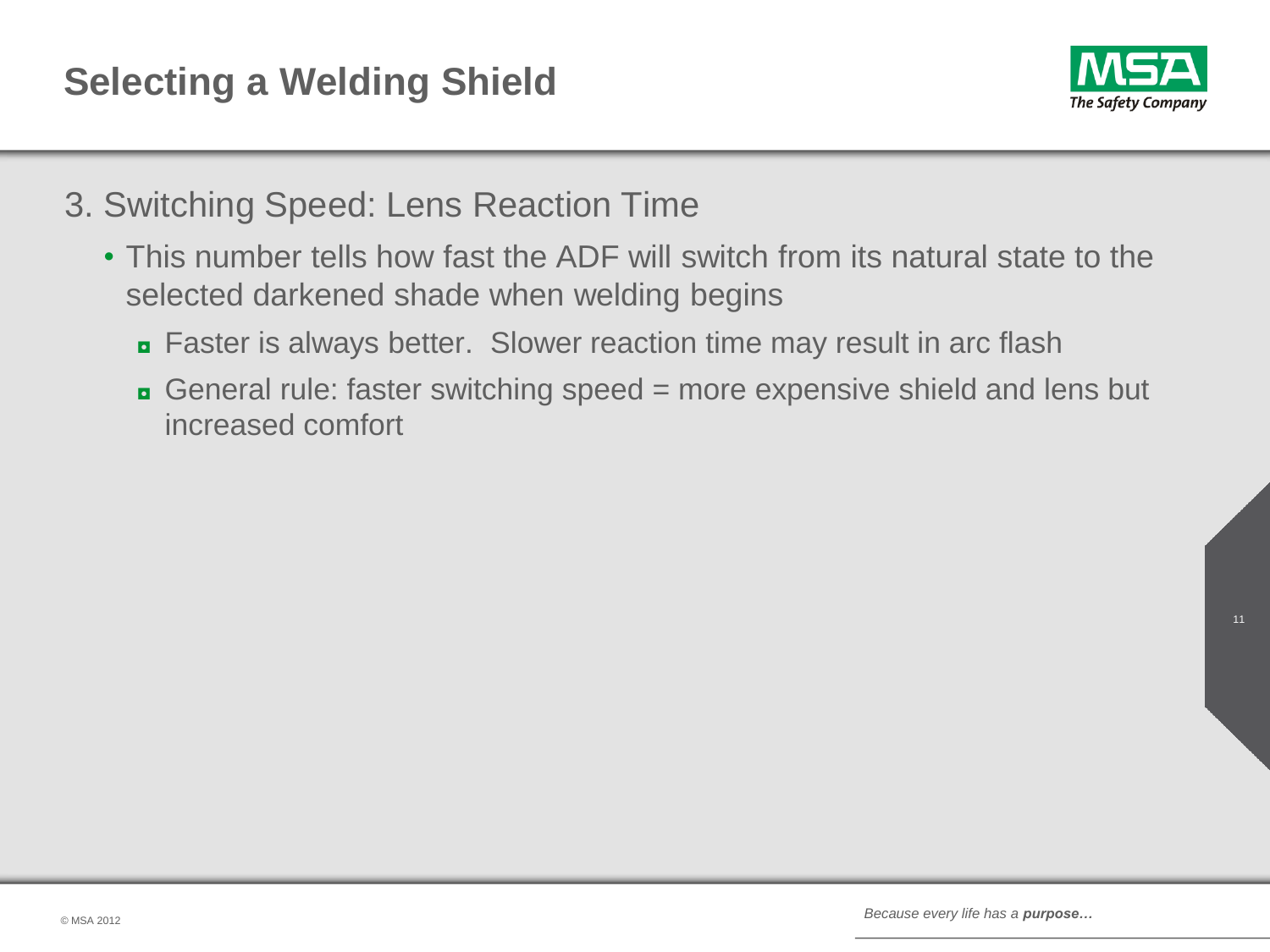

- 1. Lens Selection
- 2. Shade Lens
- 3. Switching Speed
- 4. Charging mechanism
- 5. Adjustable Sensitivity & Delay Controls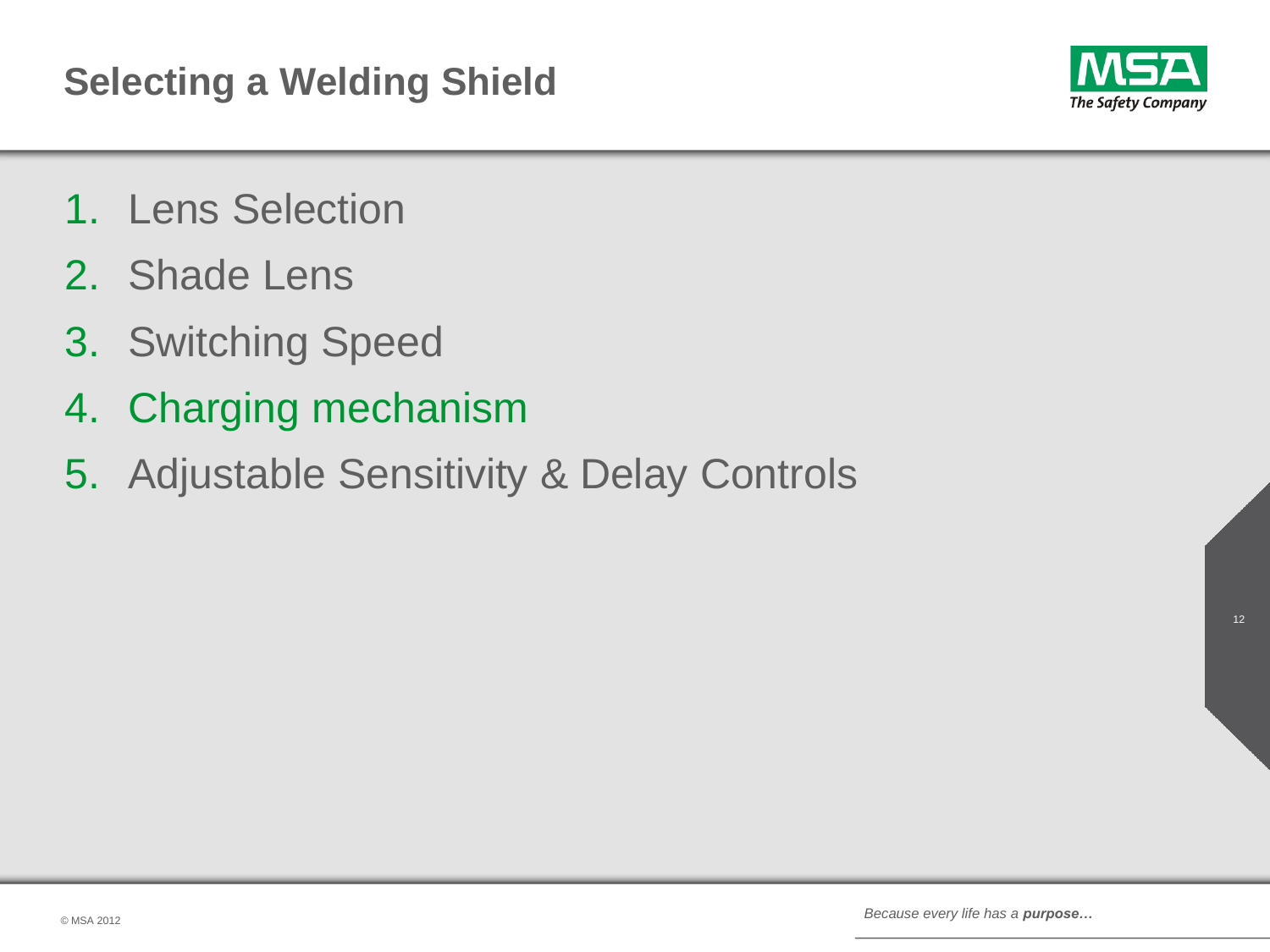

- 4. Solar Power and Battery Life
	- •Some ADF shields have an internal, non-replaceable battery and solar assist panel
		- ◘ Disadvantage: Requires charging in direct sunlight & lens only works when charged
	- •Shields powered by replaceable battery and solar assist are preferred
	- •AAA battery vs. Lithium?
		- ◘ AAA is more economical and more readily available. Lithium gives longer life.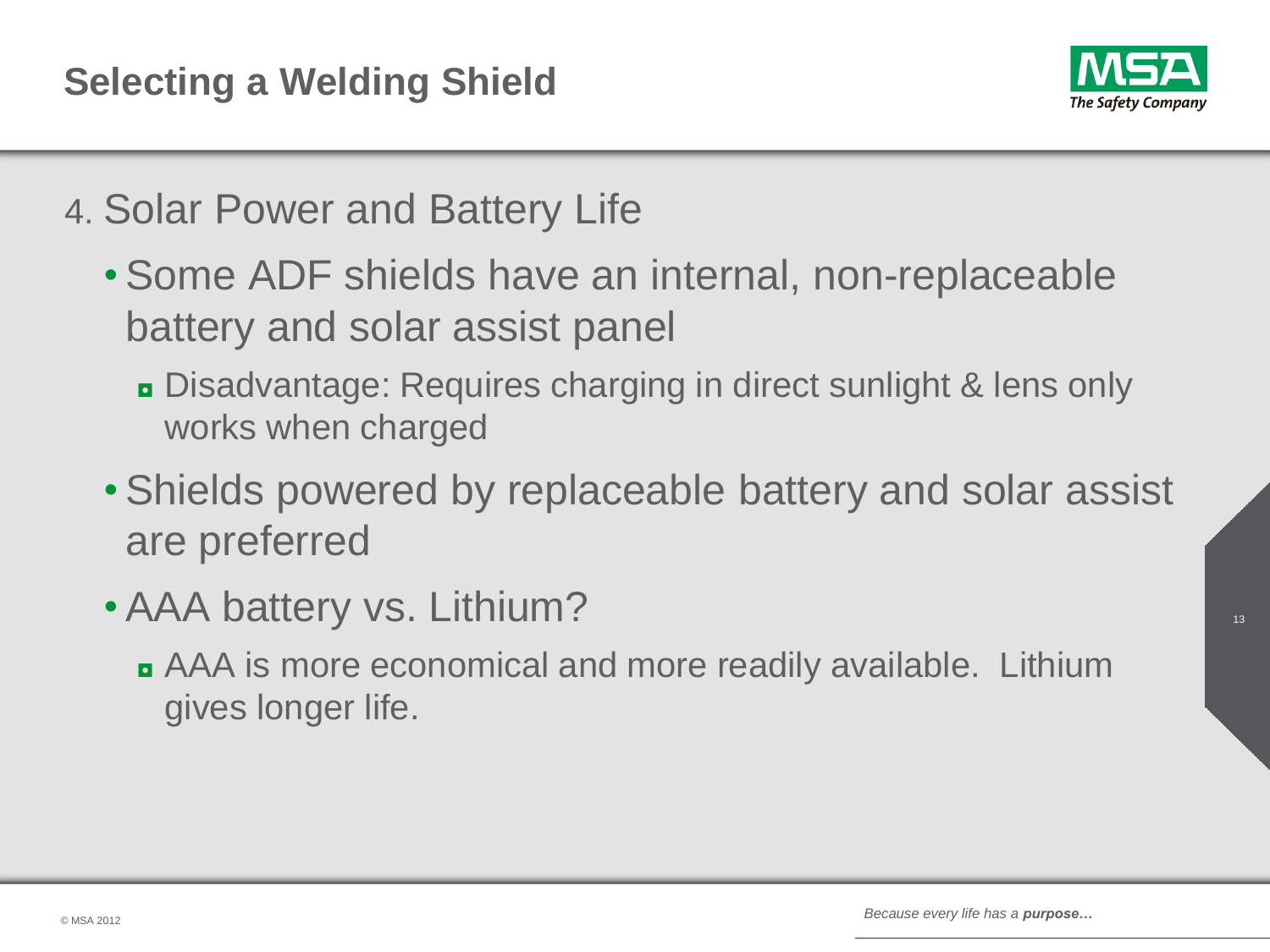

- 1. Lens Selection
- 2. Shade Lens
- 3. Switching Speed
- 4. Charging mechanism
- 5. Adjustable Sensitivity & Delay Controls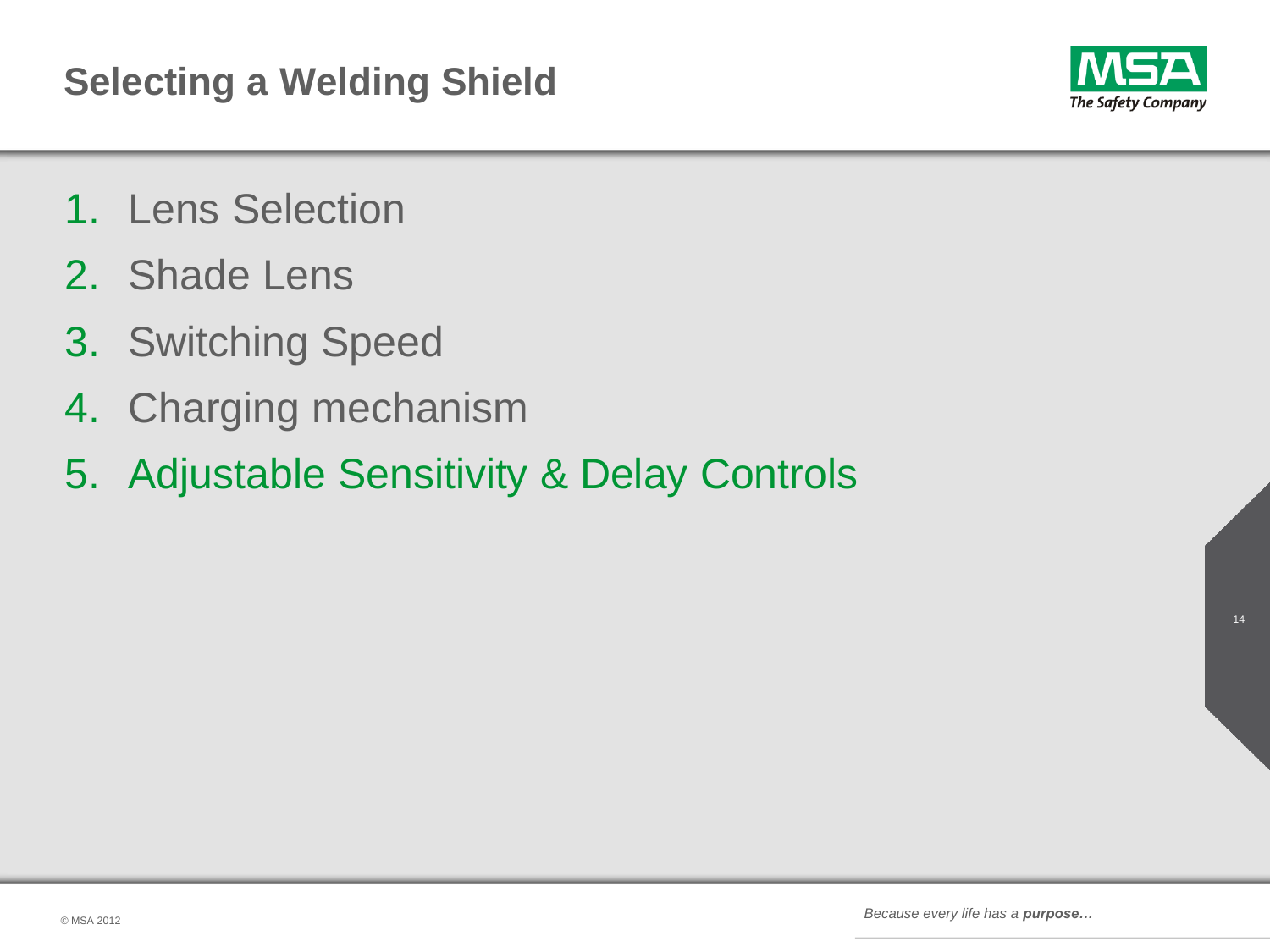

- 5. Adjustable Sensitivity and Delay Controls
	- Most helmets have the ability to adjust how much brightness will trigger the lens to darken known as sensitivity control
		- ◘ Useful for low amperages
	- Delay control enables you to set how long the lens stays dark after the welding arc stops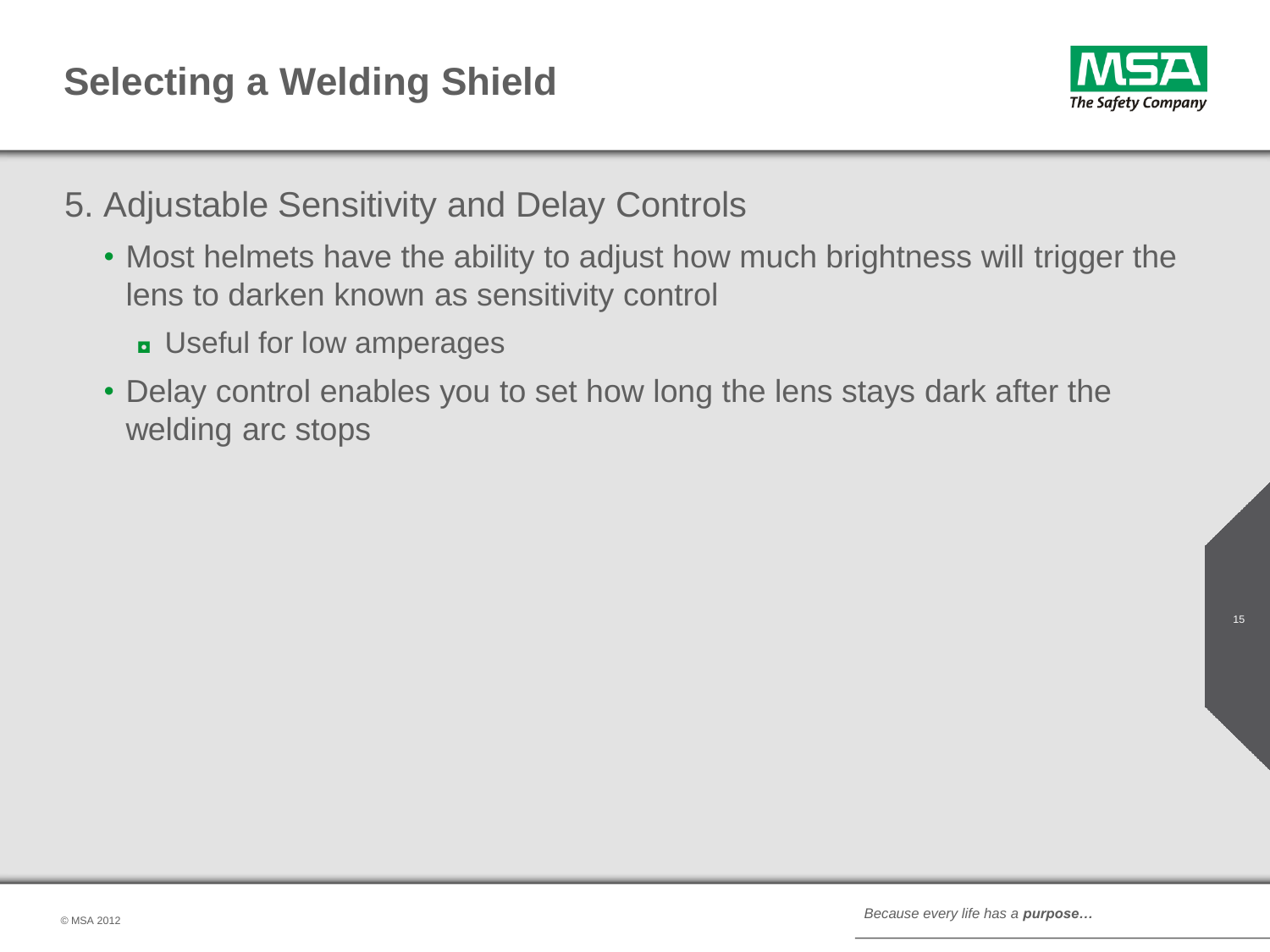## **Why MSA & Miller?**



- ANSI regulation change Z89.1-2014
	- Hard hat and welding shield must be certified together as a "system" to meet compliance

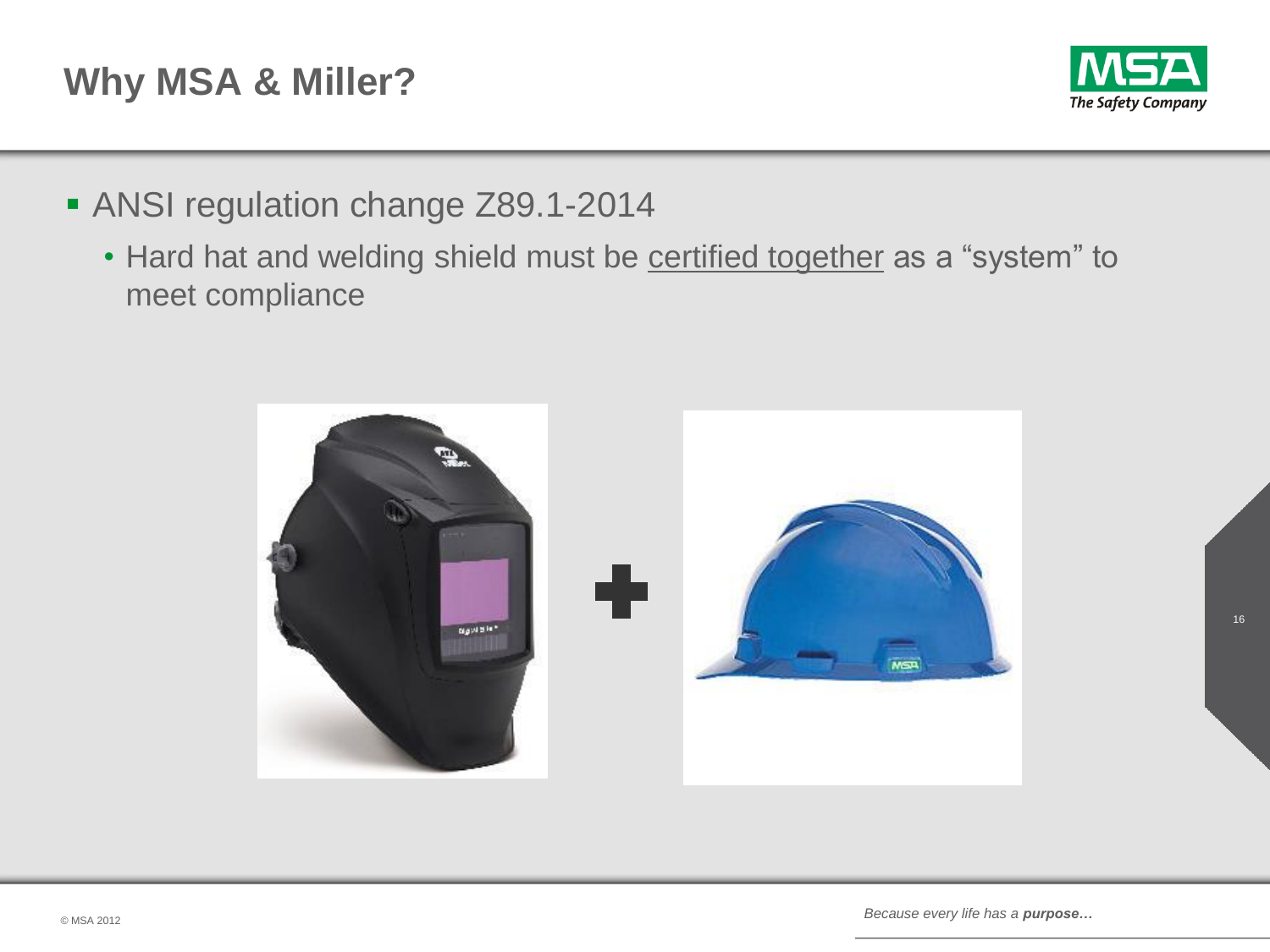



# **JOINED FORCES**



Together we bring the best solutions from both industries to keep your workers protected and in compliance



Classic Series Welding Shield,

### **MSA Offering**

- Century of experience in protecting industrial workers from hazards
- Global leader of PPE
	- Hard hat protection is a core product category
	- Broad portfolio of head protection models and styles

#### **Miller Offering**

- 85 years of welding history
- World's largest manufacturer of welding equipment
- **Industry leader of Welding Shields**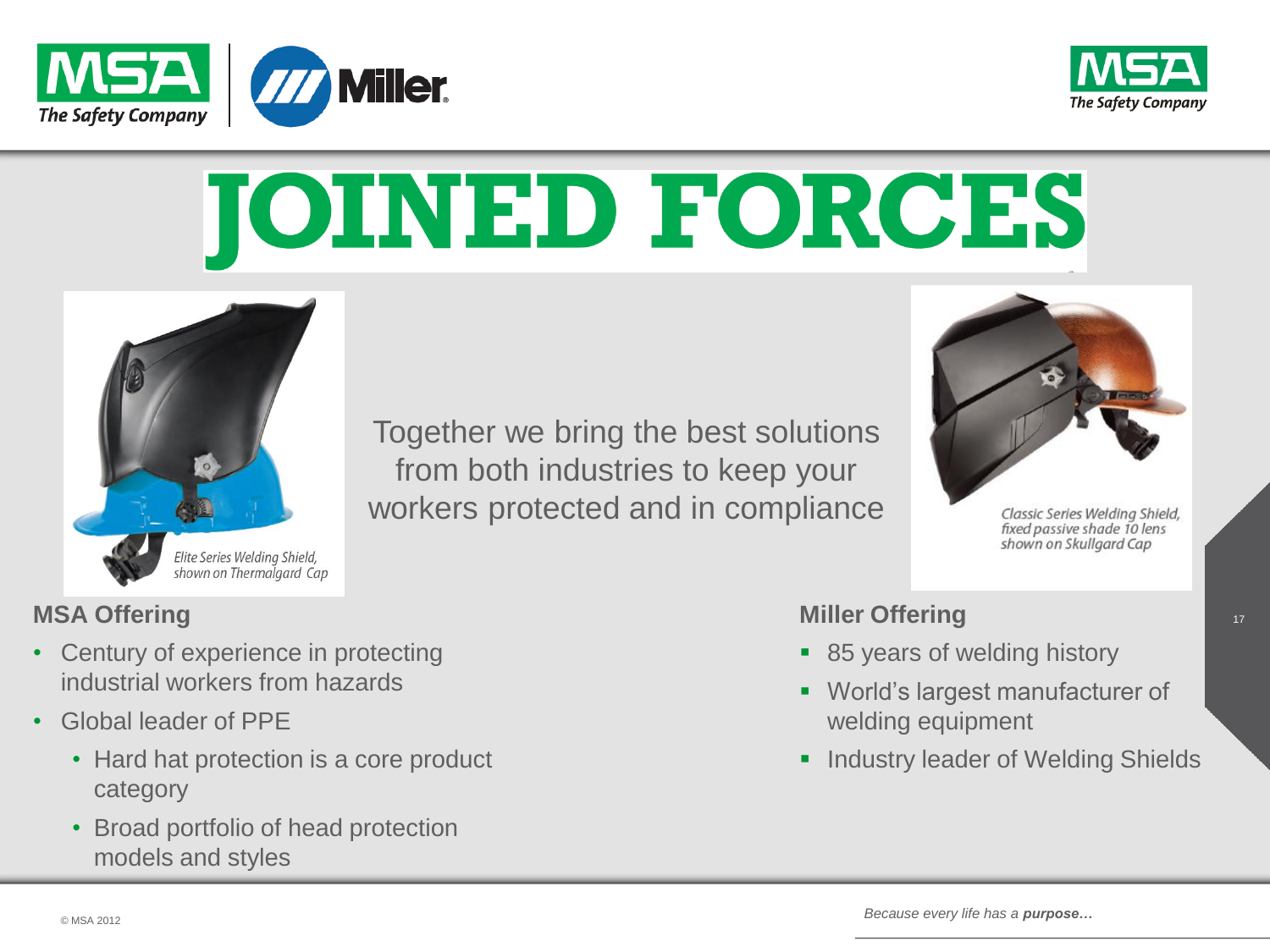





- **Elite Series**
	- 3 shield options
		- **<u>n</u>** Large-view variable ADF
			- ♦ X-Mode
		- **B** Medium-view variable ADF
			- ♦ X-Mode
		- $\overline{P}$  Passive shade #10



- **Classic Series**
	- 2 shield options
		- $\overline{p}$  Fixed Shade #10 ADF
		- $\blacksquare$  Passive Shade #10





- **Adapters**
	- 3 options
		- **D** Universal
		- $\blacksquare$  Slotted for Elite
			- $\rightarrow$  5 slots on rail
		- **B** Slotted for Classic
			- $\triangle$  2 slots on rail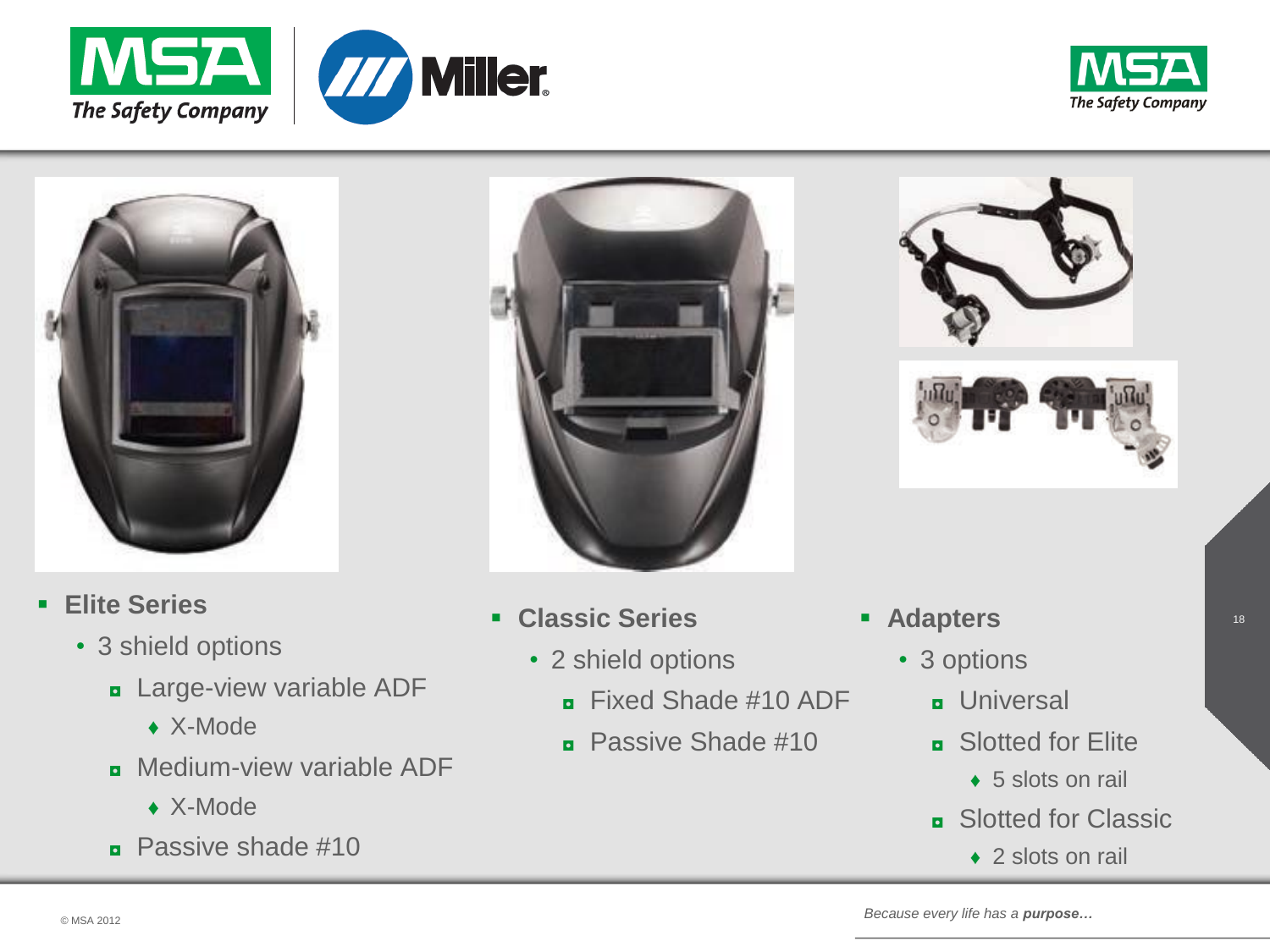



|                              | <b>Classic Series</b> |                            | <b>Elite Series</b> |                                        |                             |
|------------------------------|-----------------------|----------------------------|---------------------|----------------------------------------|-----------------------------|
|                              | <b>Passive</b>        | <b>Fixed Shade #10 ADF</b> | <b>Passive</b>      | <b>5.9 in2 ADF</b>                     | 9.2 in 2 ADF                |
| <b>Viewing Area</b>          | $7.8$ in <sup>2</sup> | 5.2 in $2$                 | 16 in <sup>2</sup>  | 5.9 in $2$                             | $9.2$ in <sup>2</sup>       |
| Shades                       | 10                    | 10                         | 10                  | 8 to 13                                | 5 to 8 & 8 to 13            |
| Modes                        | N/A                   | Weld                       | N/A                 | Weld, X-Mode*                          | Weld, Cut, Grind, & X-Mode* |
| <b>Switching Speed</b>       | N/A                   | $1/3,600$ sec              | N/A                 | $1/15,000$ sec                         | $1/20,000$ sec              |
| <b>Cut Mode</b>              | No                    | No                         | No                  | No                                     | Yes (Shades 5-8)            |
| Sensors                      | N/A                   |                            | N/A                 |                                        | 4                           |
| Weight                       | 10.8 oz. (307 g)      | 10.8 oz. (307 g)           | 13.5 oz. (384 g)    | 14.6 oz. (416 g)                       | 16.6 oz. (472 g)            |
| <b>Replaceable Battery</b>   | No                    | No, solar powered          | No                  | Yes, lithium battery with solar assist | Yes, lithium battery        |
| Sensitivity & Delay controls | No                    | Yes                        | No                  | Yes, .1 - 1.0 second                   | Yes                         |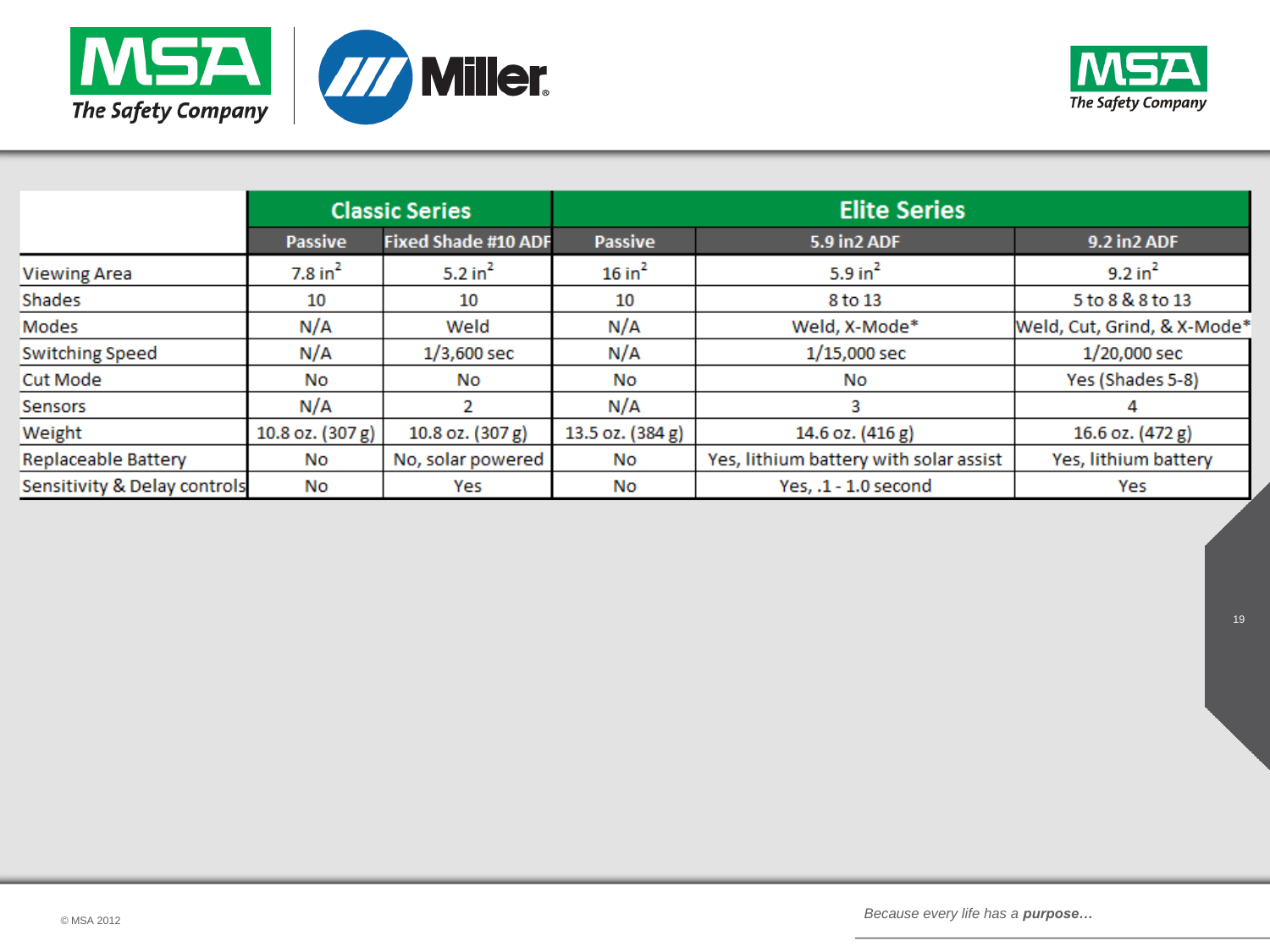



| <b>Stage</b> |   | Email Subject                                                                                        | <b>Call to Action</b>                                     |
|--------------|---|------------------------------------------------------------------------------------------------------|-----------------------------------------------------------|
| Awareness    | 1 | Is your welding system safe<br>and compliant with industry<br>standards?                             | Download White Paper                                      |
| Awareness    | 2 | Joined Forces Presenting<br>MSA/Miller Welding Shields<br>and Adapters                               | "Explore Miller Shields &<br>Adapters" (goes to web page) |
| Research     | 3 | Watch how easy it is to pair<br>industry leaders for the<br>ultimate in protection and<br>compliance | Watch Video                                               |
| Research     | 4 | Do you know about the<br>advantages of the X-Mode<br>welding shield technology?                      | Download white paper                                      |
| Research     | 5 | Eliminate the frustration in<br>welding with X-mode<br>technology                                    | Watch Video                                               |

© MSA 2012 *Because every life has a purpose…*